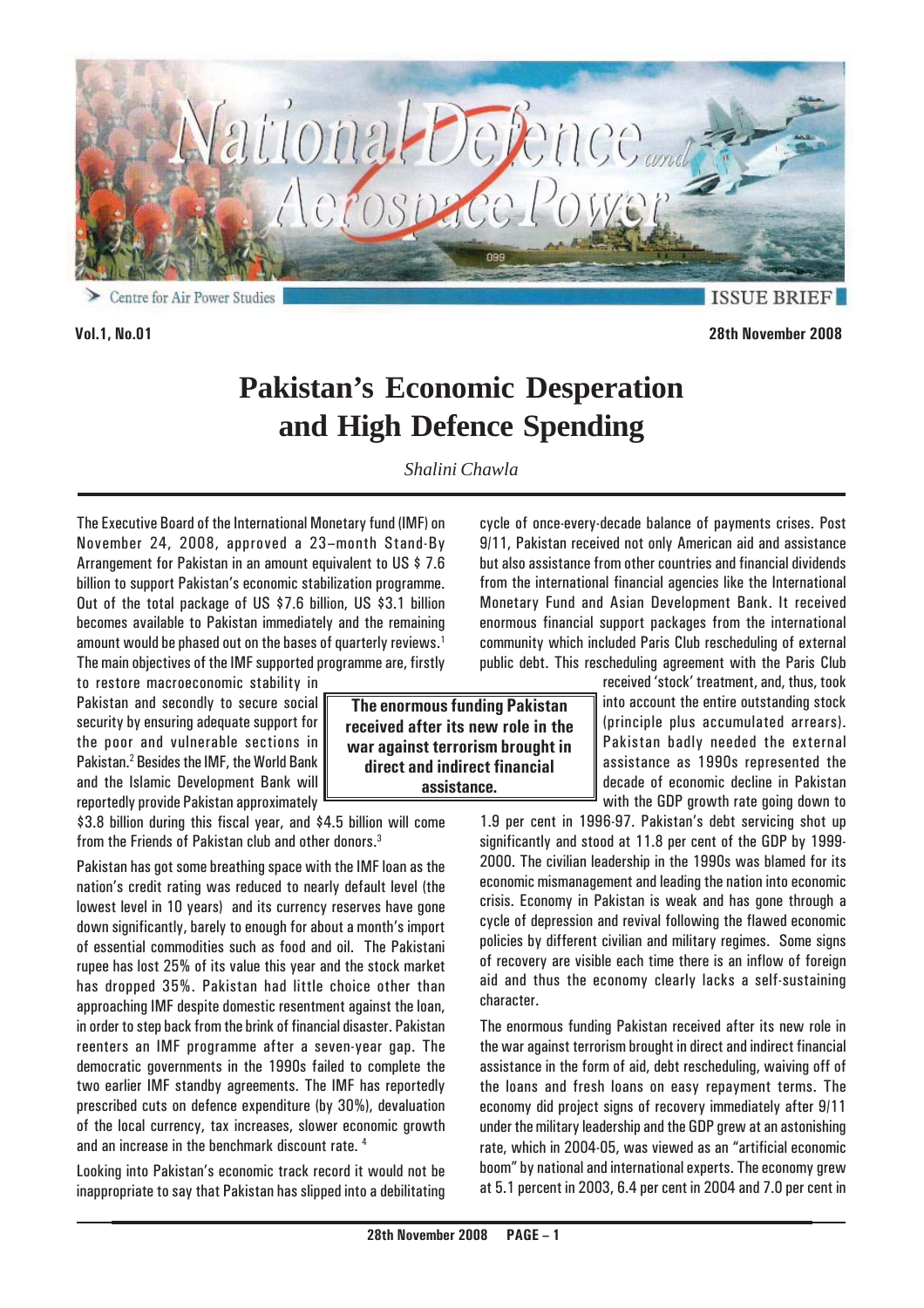#### **ISSUE BRIEF**

### Centre for Air Power Studies

2005.<sup>5</sup> The US\$72 billion economy grew into a US\$ 108 billion economy in 2005. Pakistan's average export growth increased to 13 per cent during 2003-05 from 1.2 per cent per year. Pakistan's debt, which has been a major suffocating factor in the 1990s, reduced to 50 percent of the GDP in 2005 as compared to 82 per cent in 2002.

The artificial economic boom which was a result of rapid inflow of money and debt relief has ran out of steam as the military governance avoided dealing with any of the major economic problems existing in the country. The official Economic Survey for the outgoing year (2007-2008) paints a disappointing picture of the economy giving signals of the economy slipping once again into economic doldrums. Pakistan missed its macro-economic targets and the GDP growth fell down to 5.8 per cent against 6.8 percent last year and the target of 7.2 percent for the year 2007-2008. Unlike in the fiscal year 2006-2007, when consumption, investment and net exports contributed 38.3 percent, 45 percent and 16.7 percent, respectively, the growth pattern for the fiscal year 2007-2008 projects a different picture where the economic growth is entirely driven by consumption. But contribution of consumption declined from 45 percent in the fiscal year 2006-2007 to almost 12 percent in the fiscal year 2007-2008. Fiscal deficit is reported in the range of 7 per cent as against the target of 4 per cent owing to spiraling oil and gas prices and food prices. The government was forced to import 1.7 million tons of wheat at "all time high prices".6 The public debt is estimated to go up to 56 per cent of the GDP for 2007-2008 against 53 per cent for the previous year. The external debt reported an increase of \$5.4 billion as compared to previous year. There has been a downfall in foreign direct investment (FDI) and Pakistan attracted US \$3481.6 million of foreign investment in the first ten months (July-April) of the fiscal year 2007-2008 as against \$4180.8 million in the same period in the fiscal year 2006- 2007.<sup>7</sup> It is interesting to note that 57 percent of the FDI has come from three countries, namely the U.A.E, US and UK. The US, with 33.4 percent share, is the single largest investor in Pakistan, followed by U.A.E (15.4%), UK (8.7%), Norway (4.4%), Switzerland (4.1%), Hong Kong (3.5%), and Japan  $(2.9\%)$ .<sup>8</sup> The annual report of the Asian Development Bank also suggested that Pakistan was the

**Although political instability, increasing violence and other changes taking place in Pakistan are being blamed for the decline in the growth figures and rise in inflation but the fact remains that the macroeconomic issues have not been dealt with any seriousness in recent years.**

Pakistan. Although political instability, increasing violence and other changes taking place in Pakistan are being blamed for the decline in the growth figures and rise in inflation but the fact remains that the macro-economic issues have not been dealt with any seriousness in recent years. The *Economic Survey 2007-2008* points various factors such as, soaring oil and food prices

for the declining trends in the economy and asserts, "the most important aspect, however, has been the nonresponsive stance on account of political expediency in addressing domestic and external challenges during most part of the fiscal year, further accentuating macroeconomic difficulties." The economy needs a prudent fiscal policy and structural reforms to be able to sustain it and grow. External aid has always played a strong role in the economic revival of Pakistan.

The causes of the current desperate economic situation are long term and not conducive for a 'quick fix'. There has been a failure on the part of successive governments to channel the external resources into economic productivity and invest in social sector. The Recent terrorist attacks in Mumbai on November 26 would have unintended consequence. Escalation in India-Pakistan hostilities would further damage foreign investors confidence in Pakistan which is likely to face international pressures in the wake of its continuing role in terrorism. Revival of Pakistan's economy is not only in the regional interest but also in the global interest. An unstable economy with declining growth rates would invariably contribute further towards violent jihadi culture absorbing the unemployed frustrated youth in Pakistan. If the Zardari government goes bankrupt the Islamist forces supported by the Taliban, who already enjoy the support of the local tribes in the NWFP and FATA would be much more active in the major cities of Pakistan. Pakistan military is already facing accelerated guerrilla operations from the non-state actors, and the destabalisation (due to economic suffocation) of the *state* would make the matters worse.

#### *Economic Decline and Defence Spending*

Pakistan has been engaged in major modernisation of its military in the last 7 years focusing on the build up of its Air Force. Given the past experience, it is evident that Pakistan relies on aggressive offensive military strategy

largest borrower of ADB in the fiscal year 2007. 9

The *Economic Survey 2007-08* suggests that the fiscal year 2007 has been a difficult year for

**Pakistan has been engaged in major modernisation of its military in the last 7 years focusing on the build up of its Air Force.**

against India which is unlikely to change in future. Now, with the current state of economy and consequently, the IMF loan to Pakistan the question arises: *How*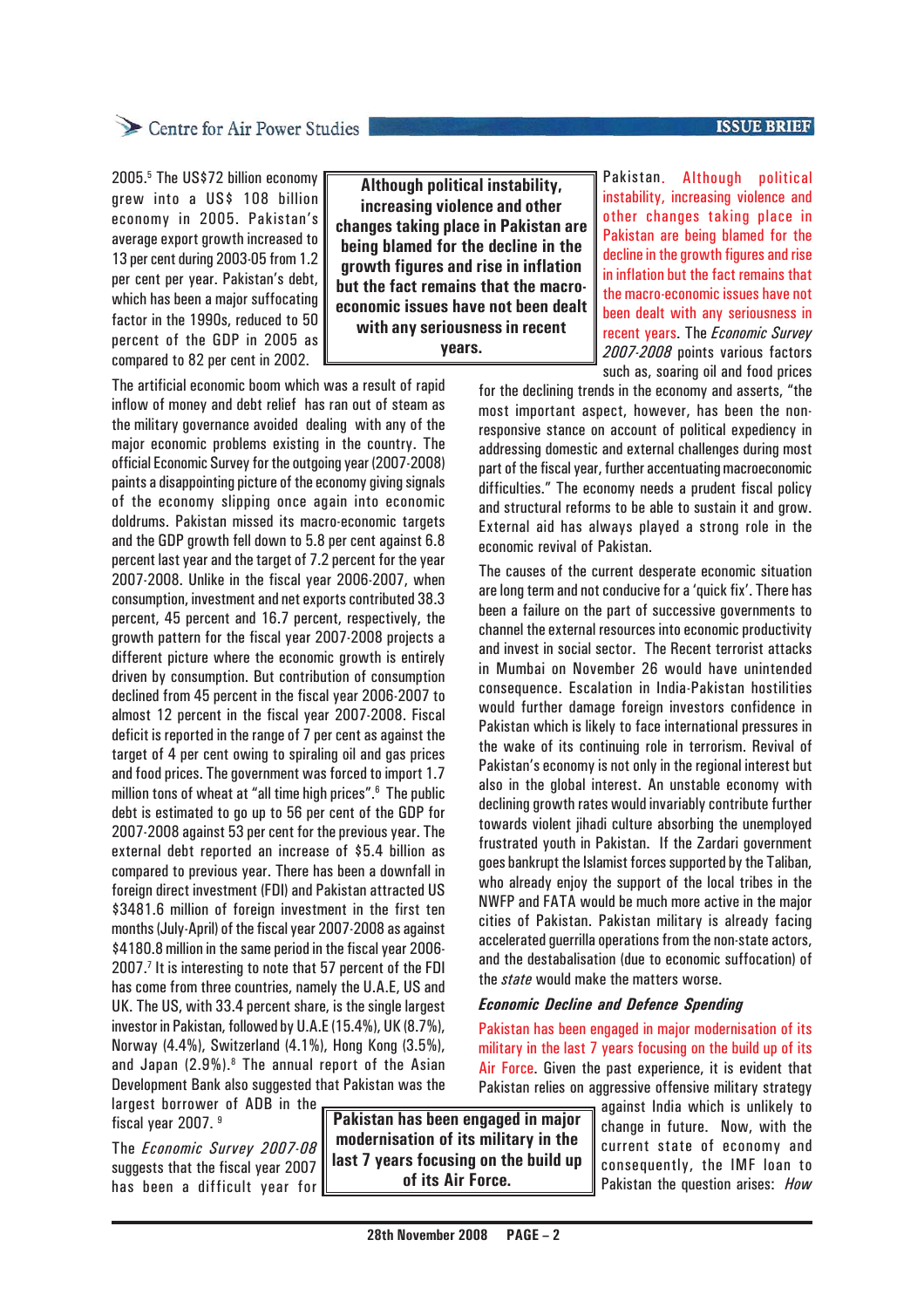#### **ISSUE BRIEF**

## Centre for Air Power Studies

*would Pakistan's defence spending shape up?* And, more importantly, *How will the economic mess affect the ongoing military modernisation?*

Military spending in Pakistan has always been a debatable issue and has remained a matter of concern for the economists and

academicians within Pakistan and the financial institutions abroad. Till 1990 defence spending averaged at the rate of 6% of the GDP. Economic crisis in the 1990s compelled the political leadership to bring down the *official* defence spending figures. Defence budget by the end of 1990s was kept low by excluding the pensions from the budget which comprised approximately 11 per cent of the budget.

Post 9/11 the GDP growth rate went up with an accelerated pace but the defence budget was maintained at an average of around 3.5 % of the GDP. Although, the projected rate of military spending is relatively lower but the actual estimated defence spending in Pakistan is much higher than projected in the official budget. According to reliable Pakistani sources, the defence expenditure figures do not include the costs of acquisition of major weapon systems.<sup>10</sup> Major arms acquisition in Pakistan take place from the military and economic assistance provided by the United States, Arab world and other nations.

The current economic problems in Pakistan and its reliance on the IMF is unlikely to affect its spending on defence and modernisation. Pakistan's possible/acquired equipments are hardly dependent on its national funds and thus the estimated expenditure on defence would in all probability remain unaltered. Pakistan would continue its defence modernisation.

#### *US Aid and Military Assistance*

Pakistan received approximately \$11 billion aid from the United States (post 9/11), out of which 85% has been spent on defence and only 15% has been allocated to the social sector. The American aid is likely to continue and in fact, grow in the coming years. The US Congress has appropriated billions of dollars to reimburse Pakistan for their operational and logistical support to the US-led counter terrorism operations under the banner of *Coalition Support Funds* (CSF), which have constituted a major part of the US assistance to Pakistan since 2001. The total

CSF for the 2002-2008 is estimated at \$5,678 million which works out to approximately \$80 million per month, that is equal to more than one-quarter of Pakistan's total military expenditure. Apart from this Pakistan has received aid under

**In 2006, the US signed arms transfer agreements with Pakistan in excess of \$ 3.5 billion and Pakistan occupied the top position in the list of US clients for that calendar year.**

**The current economic problems in Pakistan and its reliance on the IMF is unlikely to affect its spending on defence and modernisation. Pakistan's possible/acquired equipments are hardly dependent on its national funds.**

various heads like the Economic Support Funds, Foreign Military Financing etc.

American military supplies have been much easier for Pakistan in the last 7 years. Pakistan has received/ will receive significant amount of long-desired high technology

American equipment. The "Non-NATO Ally" status granted to Pakistan in 2004 provided it a distinct advantage in terms of obtaining the latest high technology equipment technology weapons, spare parts and also priority in the delivery of weapons from the US. One of the added advantage of this status is that Pakistan is now in a position to obtain *Excess Defence Articles* (EDA). These are weapons and equipment which the US may not need anymore and which may be transferred to Pakistan at a very low cost or even free of cost. For example, Pakistan received two F-16s (\$6.4 million each) and P-3C aircraft (free of cost) under this category where Pakistan paid substantially below the market price for the equipment.

In 2006, the US signed arms transfer agreements with Pakistan in excess of \$ 3.5 billion and Pakistan occupied the top position in the list of US clients for that calendar year. 11 Apparently, the total value of Pakistan's 2006 arms purchases from the US is close to the total value of all Foreign Military Sales (FMS) programme purchases by Pakistan from the US for the entire period of 1950-2001 (more than \$3.6 billion in current dollars).12 The major acquisitions from the US include F-16s (the number would go up to 107), Harpoon missiles, surveillance radars, P-3Cs (8) and P-3B aircraft as Excess Defence Articles grants (that are likely to be modified to carry the E-2C Hawkeye airborne early warning suite).

The table below gives a clear picture of Pakistan's Air Force modernisation by 2010:

#### **Table : Modernisation Effect**

|                           | 1990   | 2010   |
|---------------------------|--------|--------|
| •High performance MRCA    | $11\%$ | 42%    |
| •AEW/AWACS                | Nil    | 12     |
| •Attack Helicopters       | 10     | $60 +$ |
| •Maritime Strike Aircraft | 3      | 17     |

Despite the American administration expressing its serious dissatisfaction with Pakistan's half hearted support in counter terrorism efforts and misuse of the American aid, there are no signs of cutting down of the US military and economic assistance. The fact